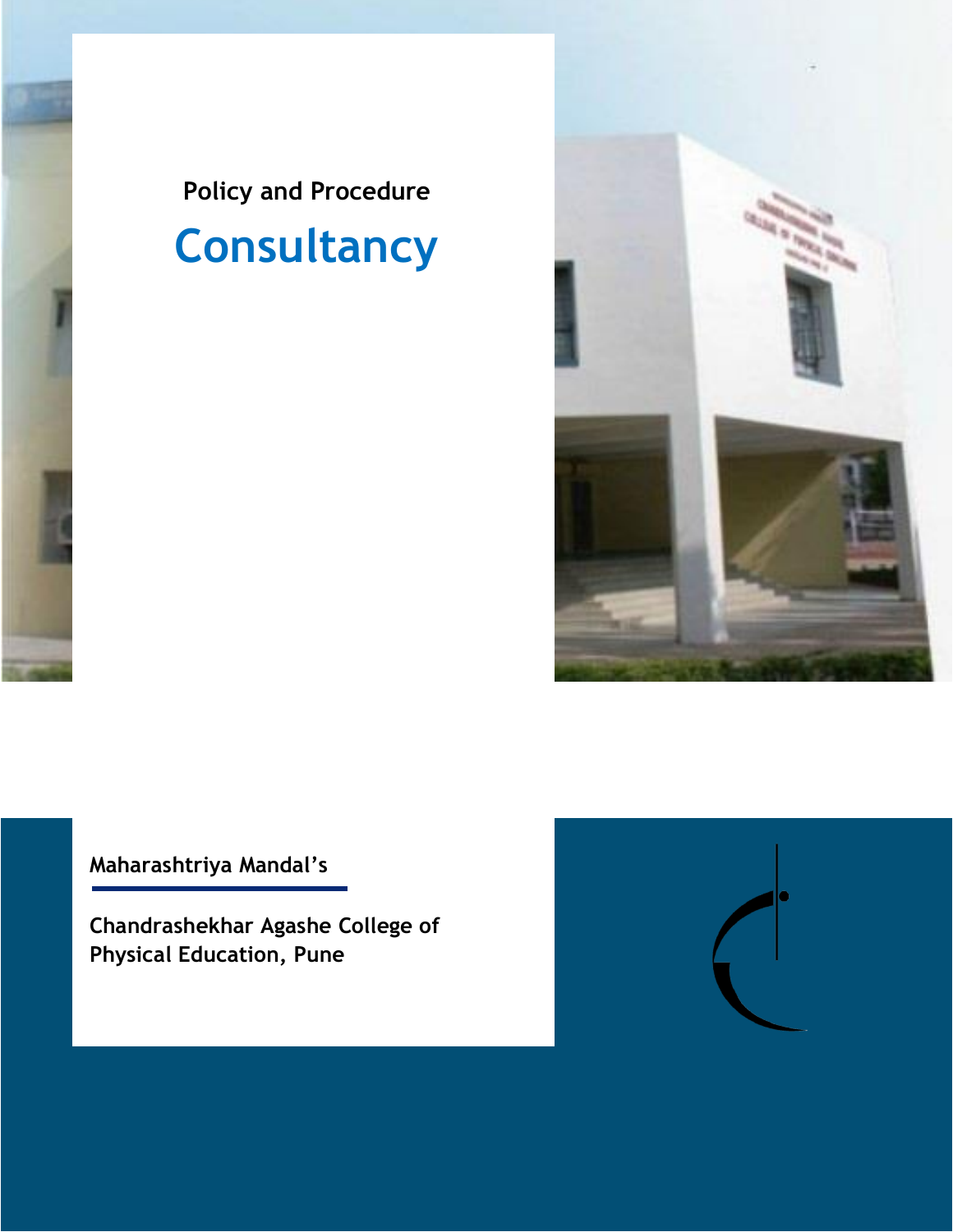### **INTRODUCTION**

Consultancy needs to be an integral part of any institution for relationship with its stake holders. The college has been providing consultancy since long but general regulations were followed and sometimes had discrepancy in its procedure. The college in its development towards more clear and transparent institution has decided to create a policy for the Consultancy provided by the Staff and at times by the students who are actively part of the Consultancy through various mediums.

The purpose of this Policy is to fix principles and procedures governing Consultancy and other Outside Services undertaken by faculty and staff members of our Institution. This policy will assist the stakeholders and the Faculty and Staff members to gain knowledge, competence, experience and develop more linkage with the stakeholders and other institutions for Research Work, Placement of Students, and other similar advantages. The policy may also generate additional income for the Staff Member and increased funding for the Institution. The institution encourages the Staff members to undertake Institution Supported Consultancy services provided they do not conflict with the interests of the institution. The policy applies to all faculty members and students of CACPE.

The definitions of the terminologies used in this policy are mentioned in *Appendix 2*.

### **CONSULTANCY POLICY**

- 1. The college encourages faculty, staff members and students to do consultancy to support the ones in need on regular basis to facilitate and transfer knowledge and there should be demonstrable benefit to the institution from the consultancy through income, enhanced reputation, and/or expanding the expertise of the staff member.
- 2. The faculty, staff members or students must ensure that the consultancy work does not create a conflict of interest with
	- a. the role of the faculty in the college,
	- b. institutional policies including those governing employment,
	- c. the functions, objectives or interests of the Institution or damage the Institutional reputation.
- 3. Staff members shall not undertake Private Consultancy where no formal agreement has been authorised by the institution unless they are on leave without pay, which is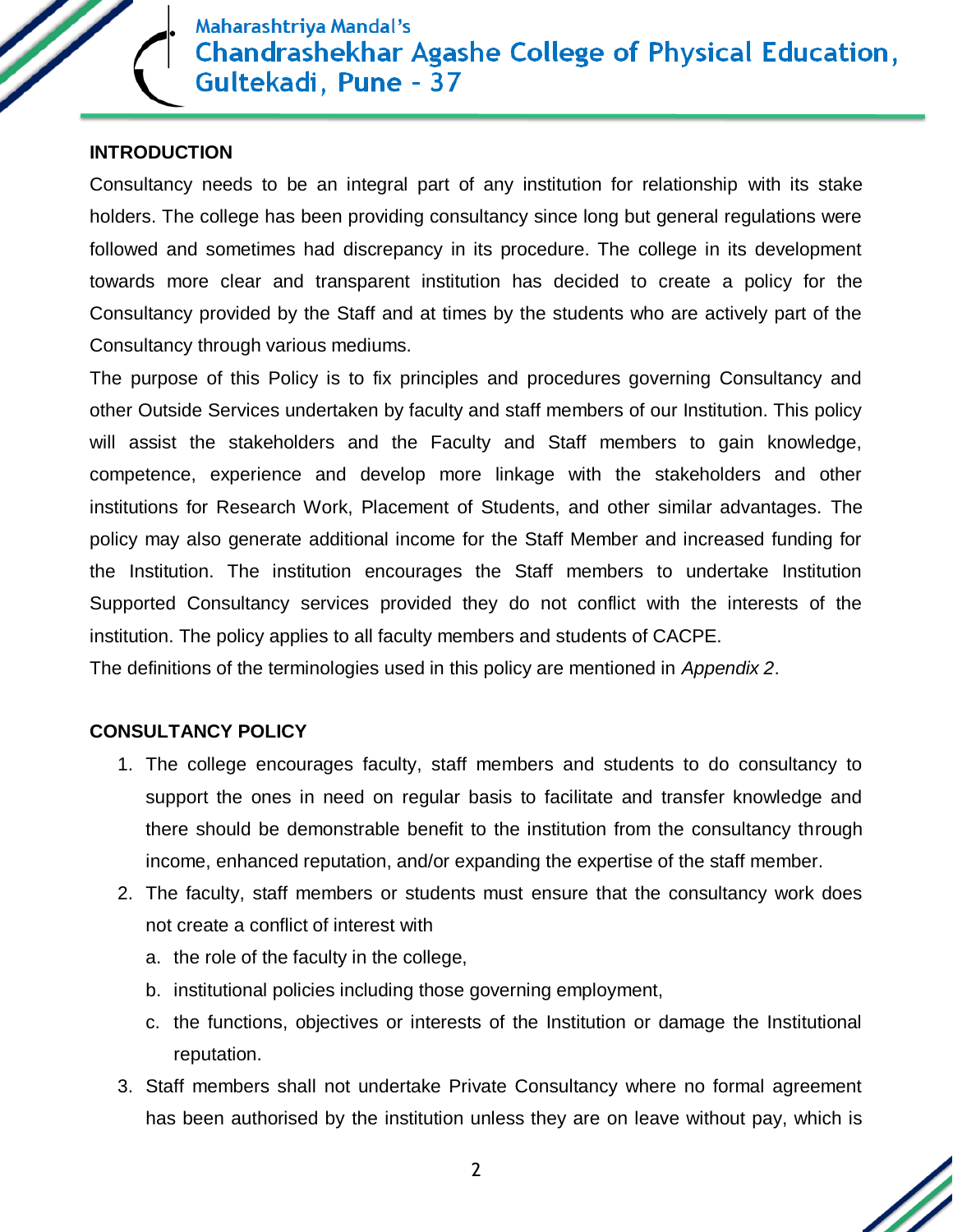

approved by concerned authority. Prior intimation of the consultancy service is to be given to the Principal and respective heads.

- 4. The faculty shall not use their affiliation or academic title when providing research services that are not approved by the Institution.
- 5. The faculty, staff members and students involving in the conduct of a consultancy service can avail on-duty for visits and meeting related to consultancy work excluding the Private Consultancy.
- 6. At a minimum, the salary and on-cost charges set by the Institution must be applied to all project budgets. All Consultancies are required to include overheads.
- 7. The remuneration for consultancy services should consider the utilization of premises, facilities and equipment, the human resource used and man hours spend.

| <b>SN</b> | <b>Staff</b>                                  | <b>Students Involved</b>                      |
|-----------|-----------------------------------------------|-----------------------------------------------|
| 1         | <b>Research Consultancy</b>                   | <b>Competition &amp; Officiating</b>          |
| 2         | <b>Competition &amp; Officiating</b>          | <b>Physical Education</b>                     |
| 3         | <b>Physical Education</b>                     | Coaching                                      |
| 4         | Coaching                                      | <b>Fitness</b>                                |
| 5         | <b>School Subject</b>                         | <b>Organizing Fitness &amp; Sports Events</b> |
| 6         | <b>Fitness</b>                                |                                               |
| 7         | <b>Organizing Fitness &amp; Sports Events</b> |                                               |
| 8         | <b>Different Physical Education Subjects</b>  |                                               |
| 9         | Evaluation / Assessment                       |                                               |
| 10        | <b>Designing Programs</b>                     |                                               |

## **Some of the consultancy done by members of the institution.**

## **STAFF RELATED CONSULTANCY POLICY**

- 1. Authority will decide the staff member/s who shall receive consultancy on the basis of expertise related to respective sports, subject expertise and teaching-learning ability with respect to college duties.
- 2. Consultancies shall be undertaken only with the approval of the authority. No limit is placed on earnings. However there is a limit on the time spent on Consultancy.
- 3. Academic Staff may spend one day per week on approved Consultancies, with a

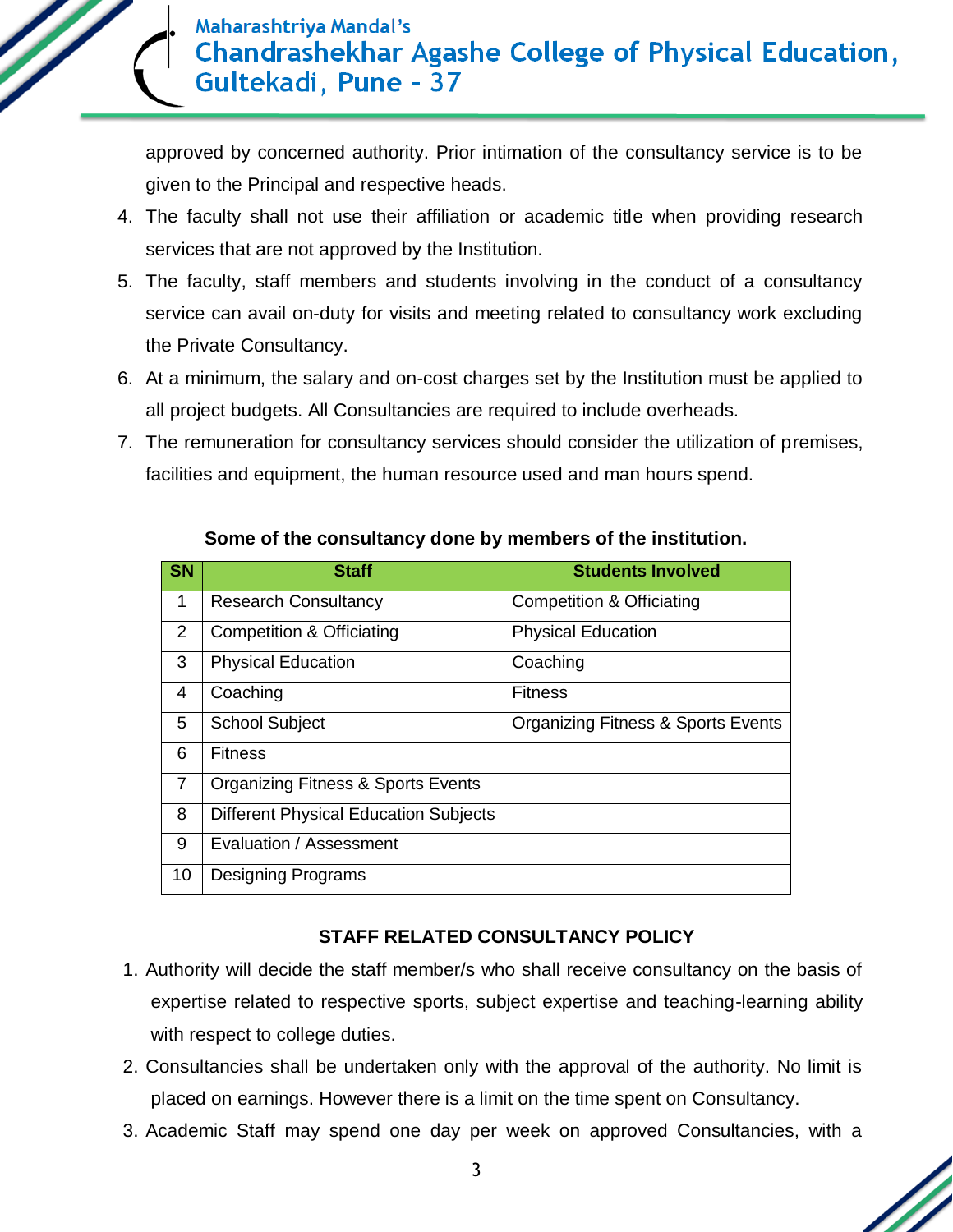

maximum of 48 days per year.

4. Variations to this time commitment require the approval by the Authority. A variation in time commitment may be approved when the proposed Consultancy interferes with the discharge of responsibilities.

### **STUDENTS RELATED CONSULTANCY POLICY**

### **Officiating / Competition / Fitness or PE Class Consultancy (Temporary and /or Regular)**

- 1. Defaulter students for attendance and behaviour will not be allowed and are exempted from these services through college.
- 2. A staff member *(coordinator)* will decide which students to send for the activity and keep a record of the consultancy services.
- 3. Students on the basis of expertise related to respective games or sports and teachinglearning ability will be send for the activity.
- 4. Repetition of similar students for consultancy should be avoided.
- 5. The financial requirements The students should be given adequate Transport and Remuneration for the consultancy Services provided.
- 6. The consultancy services if required are outside the college premises and after office hours then remuneration should be equally distributed among the students as per the work performed and man hours put.
- 7. For individual regular services Adequate financial remuneration *(Transport and Daily wages)* for the consultancy Services should be overseen by the coordinator.

### **PROCEDURE FOR CONSULTANCY POLICIES**

- 1. Written application for the request of consultancy services is mandatory.
- 2. Discussion and approval / denial of consultancy services. The points for approval or denial may be based on:
	- a. importance to the institution or field,
	- b. benefits to institution *(if any)*,
	- c. duration of consultancy,
	- d. interference to routine work, etc.
- 3. If approved allocation of Staff member/s & students as required.

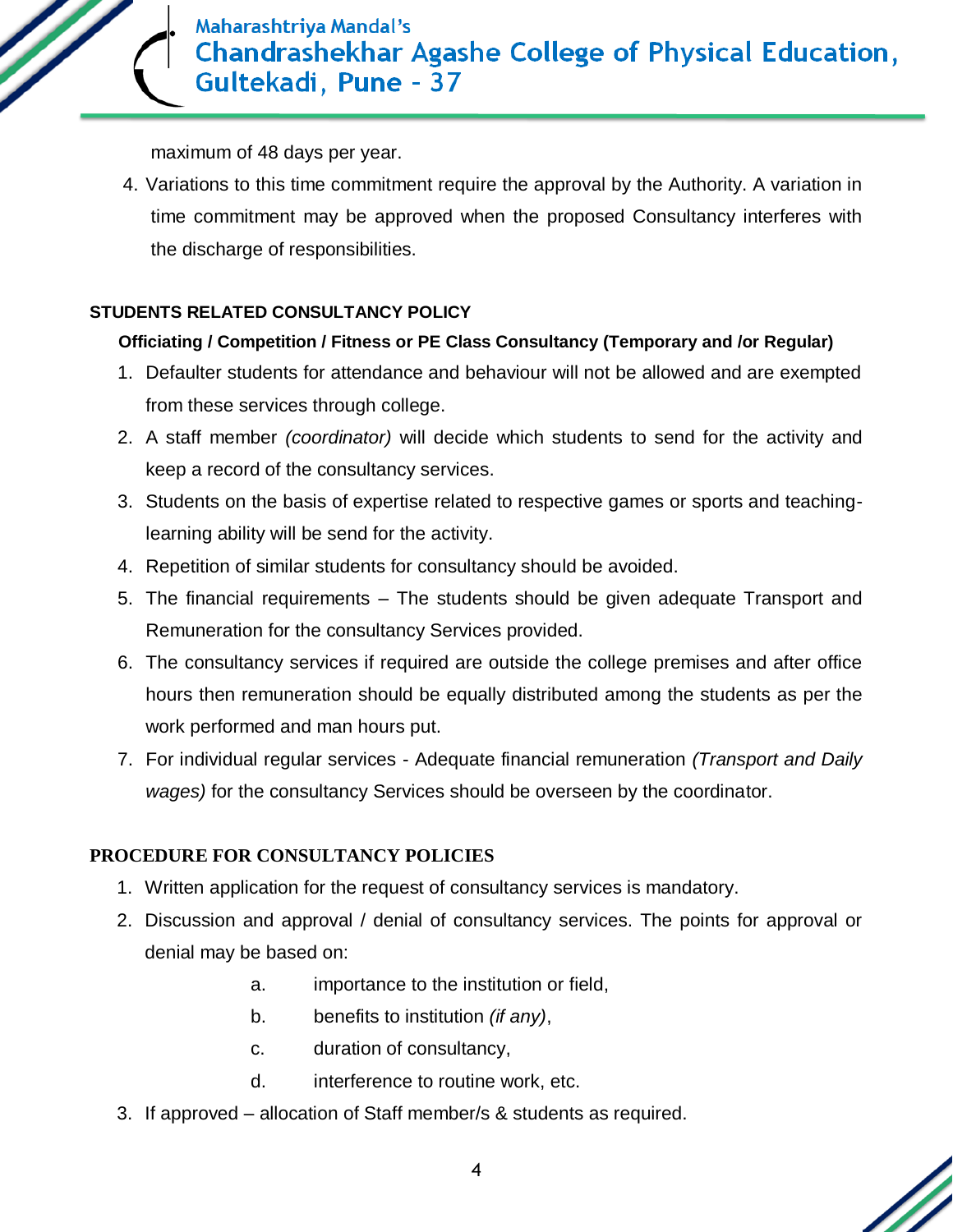

- 4. Recording & Regular reporting of the consultancy services to the authority
- 5. Completion of Consultancy within stipulated time/duration.
- 6. Detailed report of the consultancy service provided *(within one week after the completion)*.

## **REPORTING**

- Staff Members must report their Consultancy and Outside Services to the Authority prior to accepting the Consultancy, and to the extent required, make disclosures required by the Conflicts of Interest Policy or Declaration of outside Interests.
- A detailed report of the Consultancy provided is to be given to Authority within one week after the completion of the Consultancy.

## **COMPENSATION DETAILS\* (Appendix 1)**

Payment of consultancy fees to Institution's, Staff Member/s and students, be made:

- a. **Cheque / Electronically** into the institution's/staff members account or specially created account for consultancy.
- b. **Cash –** the individual or agency making cash payments should receive the receipt of payment and a copy is to be submitted to the Authority.
- c. In case of Student involved in the any consultancy they shall receive the payment in cash.

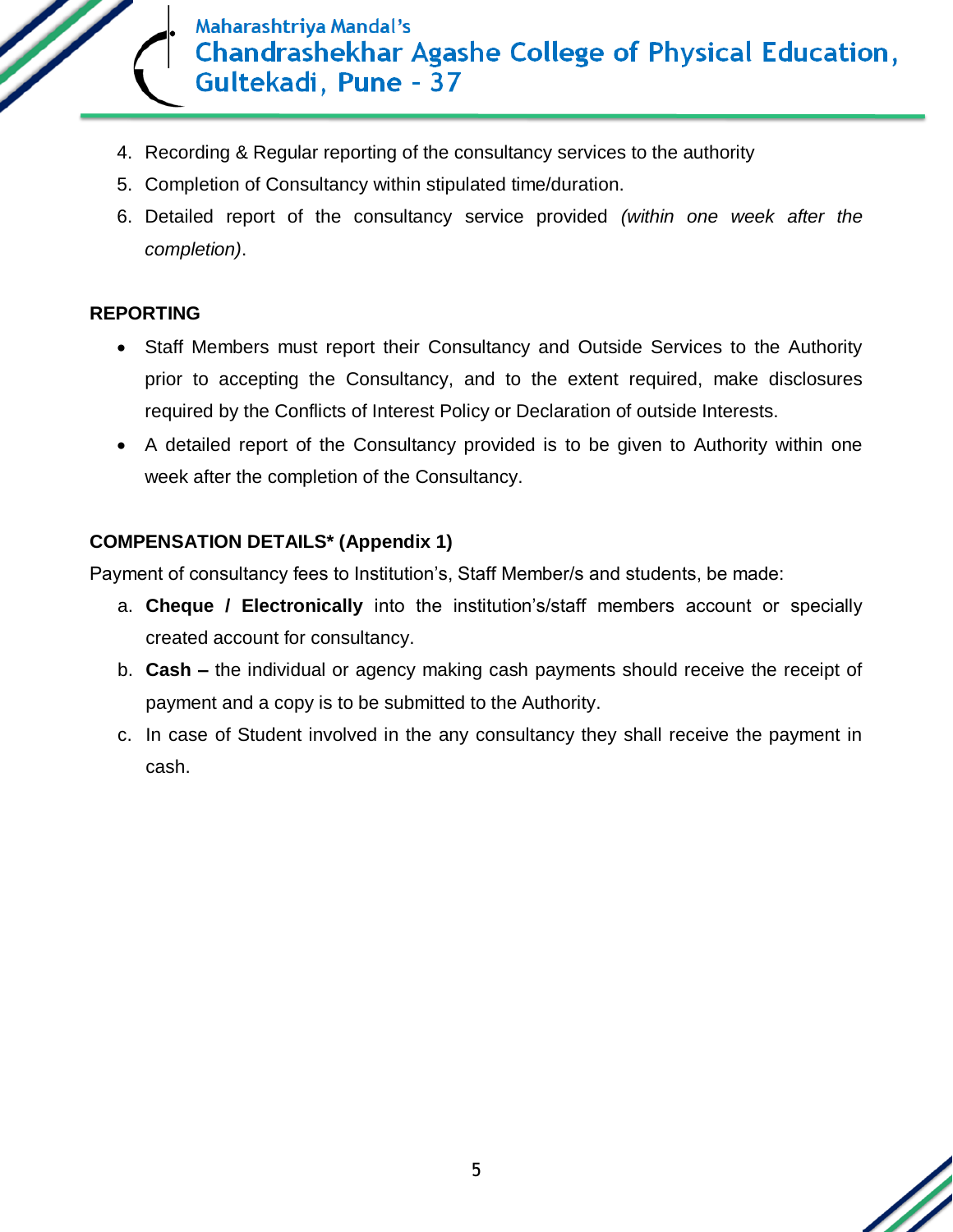### **Appendix 1: COMPENSATION FOR CONSULTANCY\***

Consultancy work is expected to bring financial and educational benefits to the institution, its employees and students *(if involved)*. All expenses incurred on College resources or facilities used (expenses as actuals) should be done and the later amount will be allocated in the following manner:

| <b>Consultancy Services</b>                                                |                          | <b>Percentage</b> |                |  |  |
|----------------------------------------------------------------------------|--------------------------|-------------------|----------------|--|--|
|                                                                            | College                  | <b>Staff</b>      | <b>Student</b> |  |  |
| Staff involved Consultancy (no institutional services used)                | 00                       | 100               | $\Omega$       |  |  |
| Staff involved Consultancy (institutional services used & no student       |                          |                   |                |  |  |
| involvement)                                                               |                          |                   |                |  |  |
| Research Consultancy, Statistical Consultancy, Evaluation, Fitness /       | 10                       | 90                | $\Omega$       |  |  |
| Training / Coaching Consultancy, Event Consultancy, Subject / PE           |                          |                   |                |  |  |
| Activity Consultancy, Fitness Testing, School Testing                      |                          |                   |                |  |  |
| Staff involved Consultancy (student involvement) s                         |                          |                   |                |  |  |
| Fitness / Training / Coaching Consultancy, Event Consultancy, Subject /    | 40                       | 20                | 40             |  |  |
| PE Activity Consultancy, Fitness Testing, School Testing, Evaluation, etc. |                          |                   |                |  |  |
| <b>Student Involved Consultancy (no staff involvement)</b>                 | 0                        | 0                 | 100            |  |  |
| Officiating, Coaching, Fitness, Testing, etc.                              |                          |                   |                |  |  |
| <b>Private Consultancy</b>                                                 | no Institution liability |                   |                |  |  |

**\*The above table provides guidelines and are subject to change as per any special event. The authority should see that none of its members who are putting their effort for the wellbeing of the Consultancy program are at disadvantage due to the above guidelines and are duly benefitted.**

**\$The number of Students shall be a factor for change in the percentage and the authority will see that all are duly benefitted.**

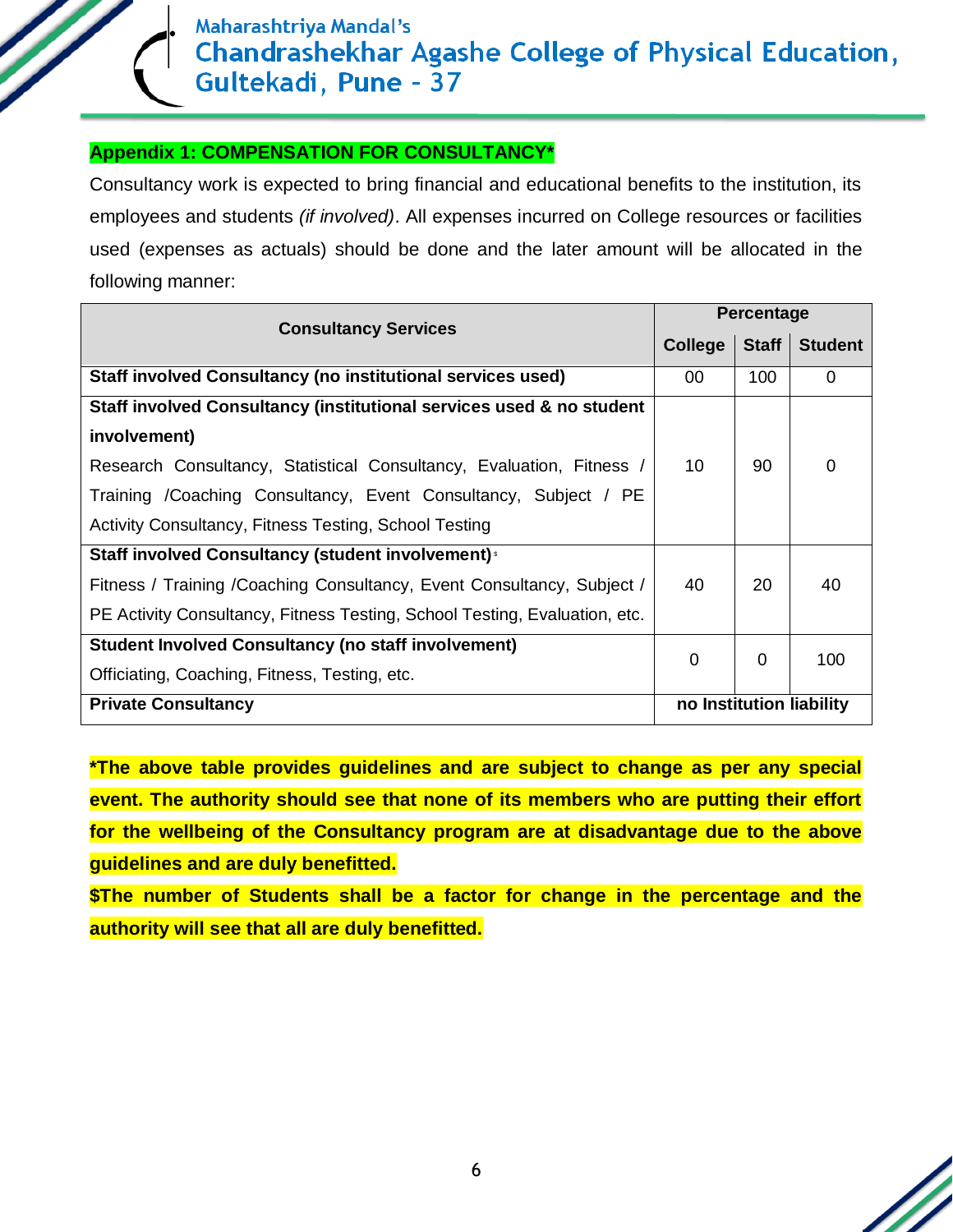## **Appendix 2: DEFINITIONS**

- a. **Institution:** Institution means MM's Chandrashekhar Agashe College of Physical Education and in context may mean a subsidiary or affiliate designated as an appropriate entity for the conduct of Consultancy activities.
- b. **Policy:** Policy means the Policy on Consultancy and other Outside Services.
- c. **Authority:** Authority means the committee made up of **Principal, IQAC Head and any one selected Staff Member** which will decide on creating and approval of Consultancy Policy.
- d. **Consultancy**: Consultancy means generally the application of existing knowledge, expertise and skills, and includes other activities which are analogous to consultancy activities such as business partnership or ownership, external appointments, and includes teaching commitments undertaken outside the Institution.
	- **i. Institutional Research Consultancy:** A Research Consultancy exists where an academic staff member provides research skills or expertise in return for remuneration from an external funder. A Research Consultancy may be the outcome of a tender or an individual negotiation.
	- **ii. Institution Non-research Consultancy:** Non-research Consultancies include non-research activities performed under contract for a third party. Non-research Consultancy would include the provision of professional services to external agencies for a fee or charity. This would include, but not be limited to, routine laboratory and other testing of materials, devices or products, analysis of data such as market surveys, opinion surveys, etc. The provision of professional services such as designing, legal and medical advice undertaken by members of faculty and staff.
	- **iii. Institution Supported Consultancy:** Institution Supported Consultancy means Consultancy provided through a contract entered into by the Institution or one of its subsidiaries with a third party, in which the Consultancy will be performed by a Staff Member within his or her area of academic, research or administrative expertise. This Consultancy is supported by the Institution and may involve the use of institutional resources, such as professional indemnification insurance, intellectual property and other resources.

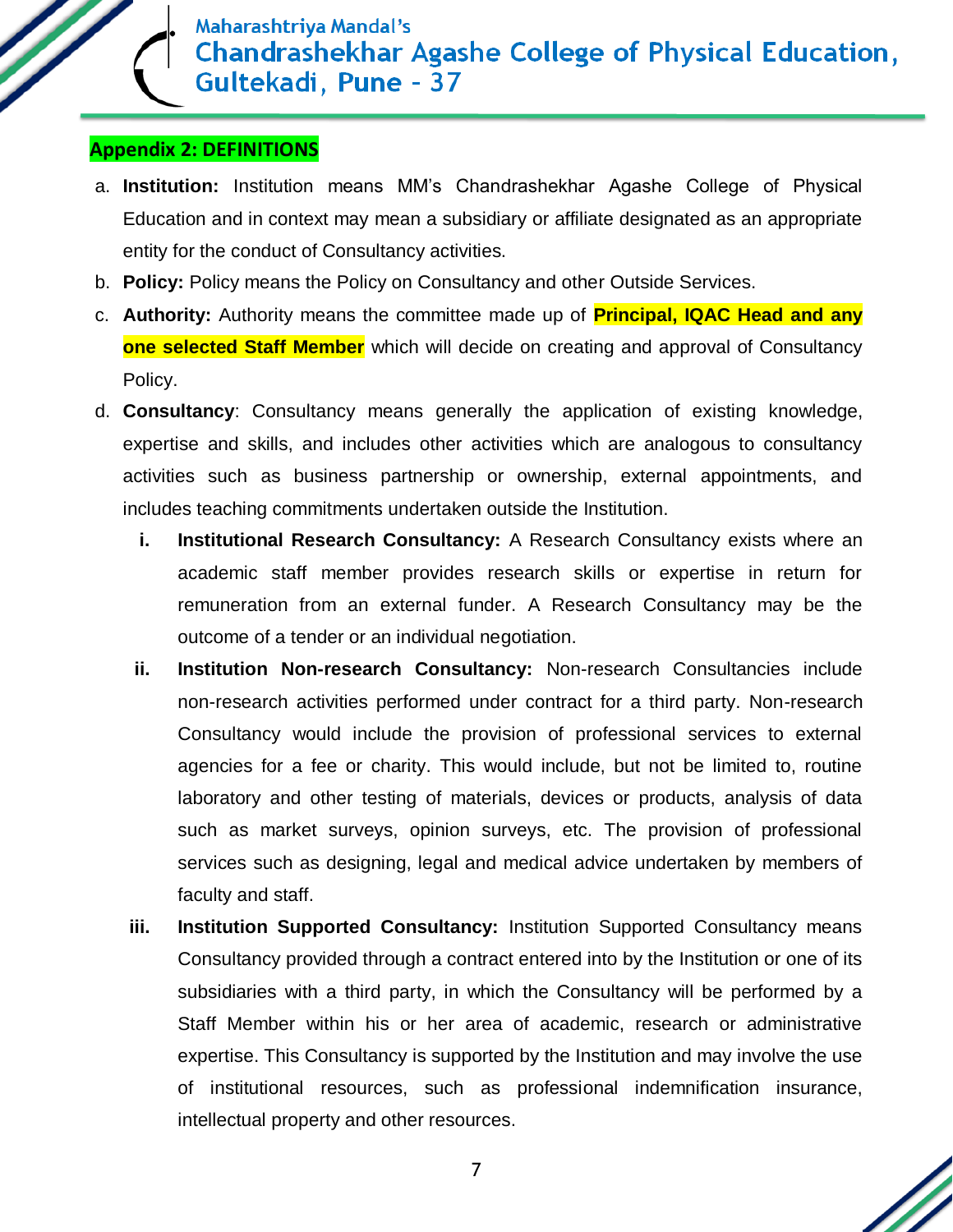- **iv. Student involved Consultancy:** Student involved Consultancy means using students and their efforts for consultancy services. There might be a possibility that the students are involved for the smooth functioning of the Consultancy services.
- **v. Private Consultancy:** Private Consultancy means Consultancy undertaken in the strictly personal and private capacity of the Consultant with no use of the Institutional resources, no use of the Institution's name, no Institutional insurance coverage, and no liability on the Institution. It is undertaken in an area outside of the academic, research or administrative expertise of the Staff Member for which he or she is employed by the Institution. Occasionally, Private Consultancy may be undertaken within the Staff Member's area of expertise when certain conditions are met. The details of private consultancy are to be declared to authority before taking the consultancy.
- **vi. Outside Services**: Outside Services means the other ancillary and occasional use of a Staff Member's expertise and knowledge that is normally expected of academics, such as guest lecturing, presentations at conferences, serving on scientific advisory boards, research councils or other professional associations, or performing charitable and community work.
- e. **Approval of Consultancy:** Authority may only approve consultancy or other outside services if the Consultancy can be undertaken without detriment to the Staff Member's academic, research or administrative duties, and if the Consultancy will not adversely affect the workload of other Staff Members. Authority is responsible for recording the days a Staff Member devotes to Consultancy.
- f. **Staff Acceptance:** A Staff Member may only agree to provide Institution Supported Consultancy services with the written consent in accordance with terms and conditions approved by the Authority.
- g. **Denial of Consultancy:** The consultancy can be denied based on its duration, its worth and other factors. When the Authority denies a consultancy or staff member then staff member may appeal in writing to the Principal. The Principal will have wide discretion to resolve issues regarding Consultancy and may appoint an independent senior Staff Member to review the decision.
- h. **Charges:** Charges for the use of Institutional resources will normally be based on the full

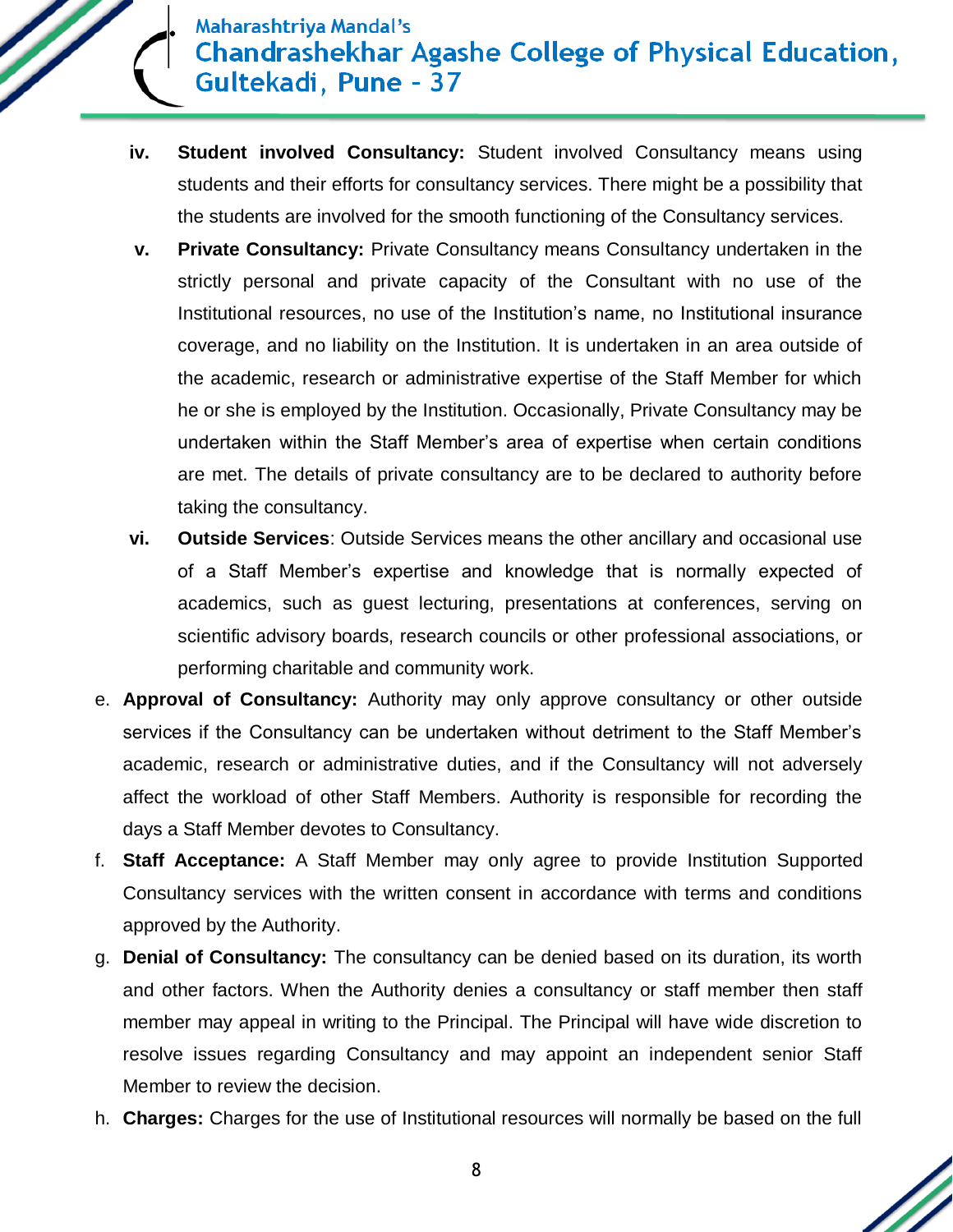

cost of the resources as determined by the Department and agreed by the Staff Member and the Authority.

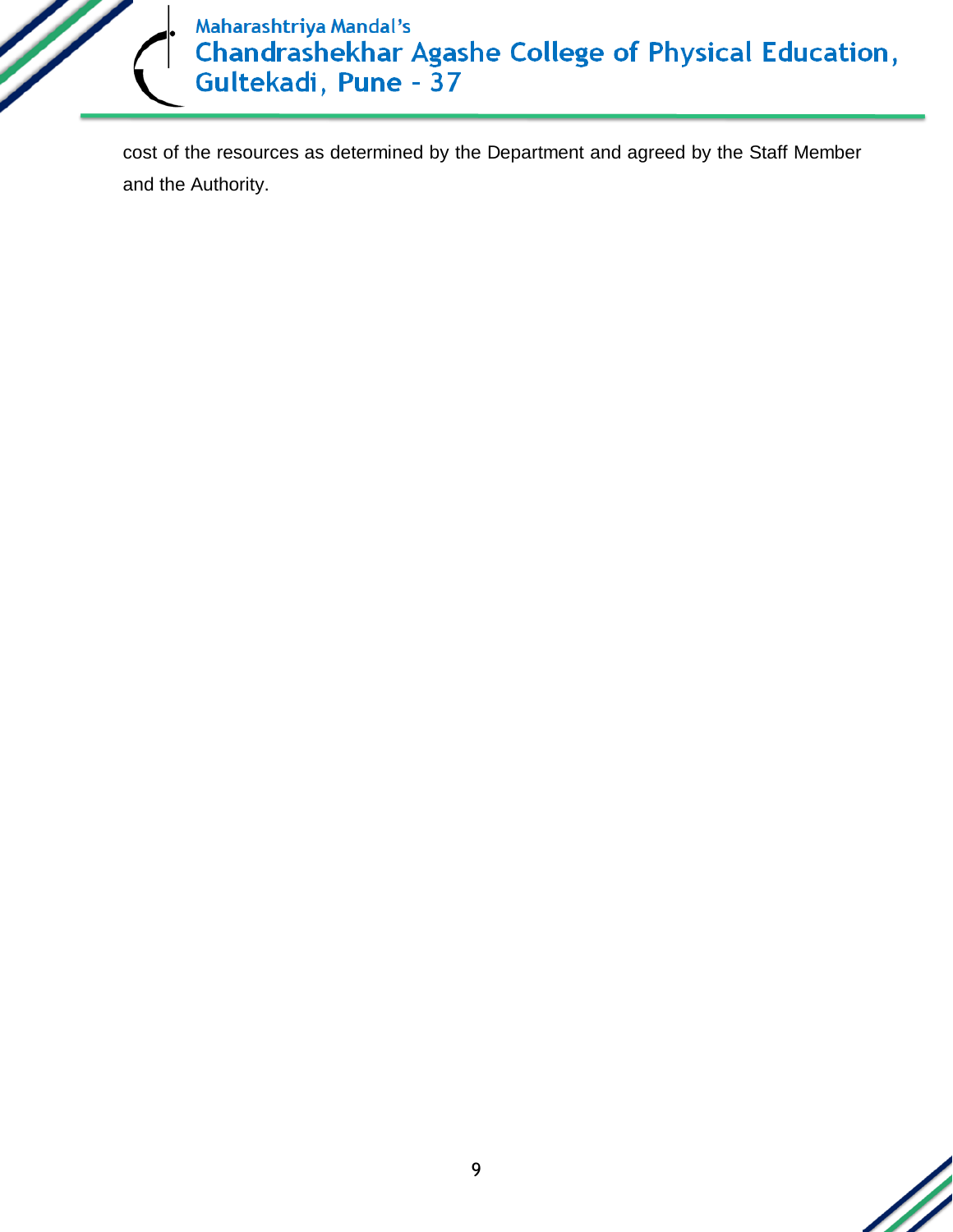

# **मराठी अनव ु ाद**

#### **प्रस्तावना**

संस्थेचा इतर भागातील धारकांशी संबंध ठेवण्यासाठी अववभाज्य भाग म्हणून कन्सल्टन्सी असणे आवश्यक आहे. आपले महाविद्यालय दीर्घ काळापासून कन्सल्टन्सी करीत आहे परंत् सर्वसाधारण नियमांचे पालन केले जात असे आणि काहीवेळा त्याच्या कार्यपदधतीत विसंगती दिसून येत होती. संस्थेच्या अधधक स्पष्ट व पारदशघक प्रगतीसाठी हे धोरण तयार करण्याचे ठरववले आहे व या धोरणाचा लाभ कन्सल्टन्सीमध्ये नियमित सक्रिय सहभाग घेणाऱ्या शिक्षक व विदयार्थी दोघांना होणार आहे. या धोरणाचा हेतू आमच्या संस्थेच्या शिक्षक आणि कर्मचाऱ्यांनी घेतलेल्या कन्सलटंसी व इतर बाहेरील सेवांचे नियमन आणि कार्यपदधती निश्चित करणे आहे. हे धोरण भागधारकांना आणि शिक्षक आणि इतर सदस्यांना ज्ञान, क्षमता, अनुभव प्राप्त करण्यास तसेच संशोधन कार्य, विद्यार्थ्यांची नियुक्ती आणि इतर तत्सम फायदयासाठी भागधारक आणि इतर संस्थांशी अधिक संबंध विकसित करण्यास मदत करेल. या धोरणामार्फत कर्मचारी व संस्थेसाठी अतिरिक्त उत्पन्न आणि निधी वाढवू शकते. संस्था कर्मचाऱ्यांना संस्था समर्थित कन्सल्टन्सी सेवा देण्यास प्रोत्साहित करते परंतु ते संस्थेच्या हिताशी परस्परविरोधी नसावे. हे धोरण महाविद्यालयातील सर्व प्राध्यापक, कर्मचारी आणि विद्यार्थ्यांना लागू होते.

या धोरणात वापरल्या जाणाऱ्या विविध संज्ञा व व्याख्या परिशिष्ट २ मध्ये नमूद केल्या आहेत.

#### **कन्सलटंसी धोरण**

1. महाविद्यालयाने प्राध्यापकांना, कर्मचाऱ्यांना आणि विद्यार्थ्यांना ज्ञानाची सुलभता आणि हस्तांतरण करण्यासाठी आवश्यक असलेल्यांना मदत देण्यासाठी कन्सलटंसी करण्यास प्रोत्सादहत करते आणि हयादवारे संस्थेला मिळकत, वर्धित प्रतिष्ठा आणि / किंवा कर्मचाऱ्यांच्या कौशल्य वाढीसाठी फायदा होऊ शकतो.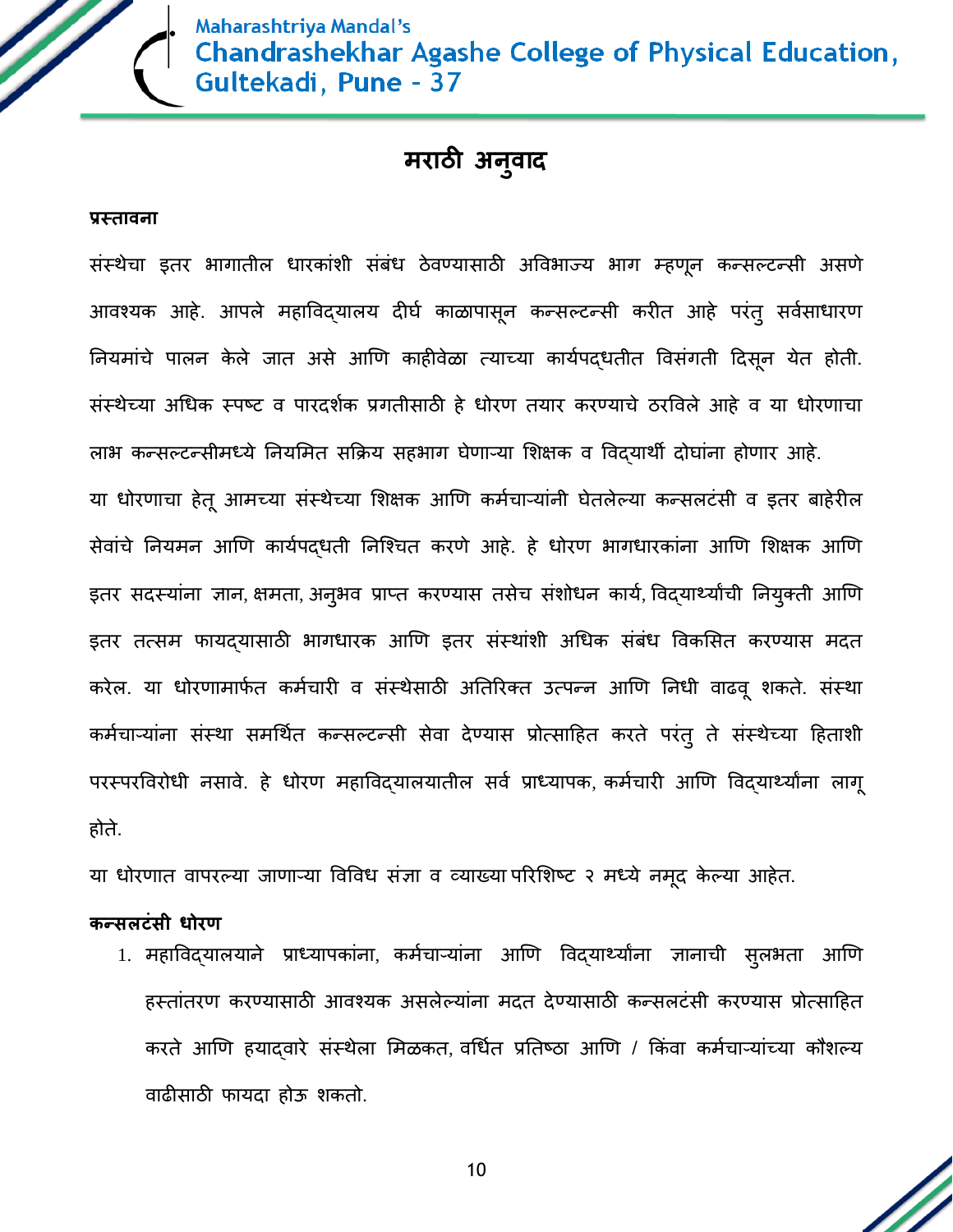

- 2. कन्सलटंसी कार्य महाविद्यालयाच्या हितसंबंधाचा संघर्ष निर्माण करीत नाही व तसेच महाविद्यालयातील प्राध्यापकांची भूमिका व कामकाज, संस्थात्मक धोरणे (शासन संबंधी), संस्थेची काये, उद्दीष्टे व आवडी क्रकंवा सस्ं था प्रनतष्ठेची हानी होत नाही हे प्राध्यापक, कर्मचाऱ्यांनी किंवा विदयार्थ्यांनी सुनिश्चित करणे आवश्यक आहे.
- 3. कर्मचाऱ्यांनी विना परवानगी कोणत्याही प्रकारची खासगी कन्सलटंसी घेऊ नये. कन्सलटंसी सेवेची पूर्वसूचना प्राचार्य व संबंधित प्रमुखांना दिली जावी. नसल्यास संस्थेने कोणताही औपचाररक करार अधधकृत केला नसेल, ज्यास संबंधधत प्राधधकरणाने मान्यता ददली असेल. कर्मचारी पूर्वसूचित व परवानगी घेऊन बिनपगारी रजेवर असल्यास वरील अट त्यास लागू नाही.
- 4. संस्थेची मान्यता नसलेल्या संशोधन सेवा देताना प्राध्यापकांनी त्यांच्या संलग्नता क्रकंवा शैक्षणणक हुद्दा हयांचा वापर करू नये.
- 5. कन्सलटंसी सेवेचे संचालन करणारे प्राध्यापक, कर्मचारी आणि विद्यार्थी खासगी कन्सलटंसी वगळता कन्सलटंसी कार्याशी संबंधित भेट व बैठक घेण्यासाठी कर्तव्य रजा मिळू शकते.
- 6. सर्व कन्सलटंसी प्रकल्पांच्या अंदाजपत्रकामध्ये कमीतकमी, संस्थेने निश्चित केलेला पगार आणि किंमतीवरील शुल्क लागू केले जाणे आवश्यक आहे. सर्व कन्सलटंसीमध्ये ओव्हरहेड समाविष्ट करणे आवश्यक आहे.
- 7. कन्सलटंसी सेवांच्या मोबदल्यात पररसर, सुववधा आणण उपकरणांचा उपयोग, वापरलेले मानव संसाधन आणि मनुष्य तास याचा विचार एकूण खर्चमध्ये केला पाहिजे.

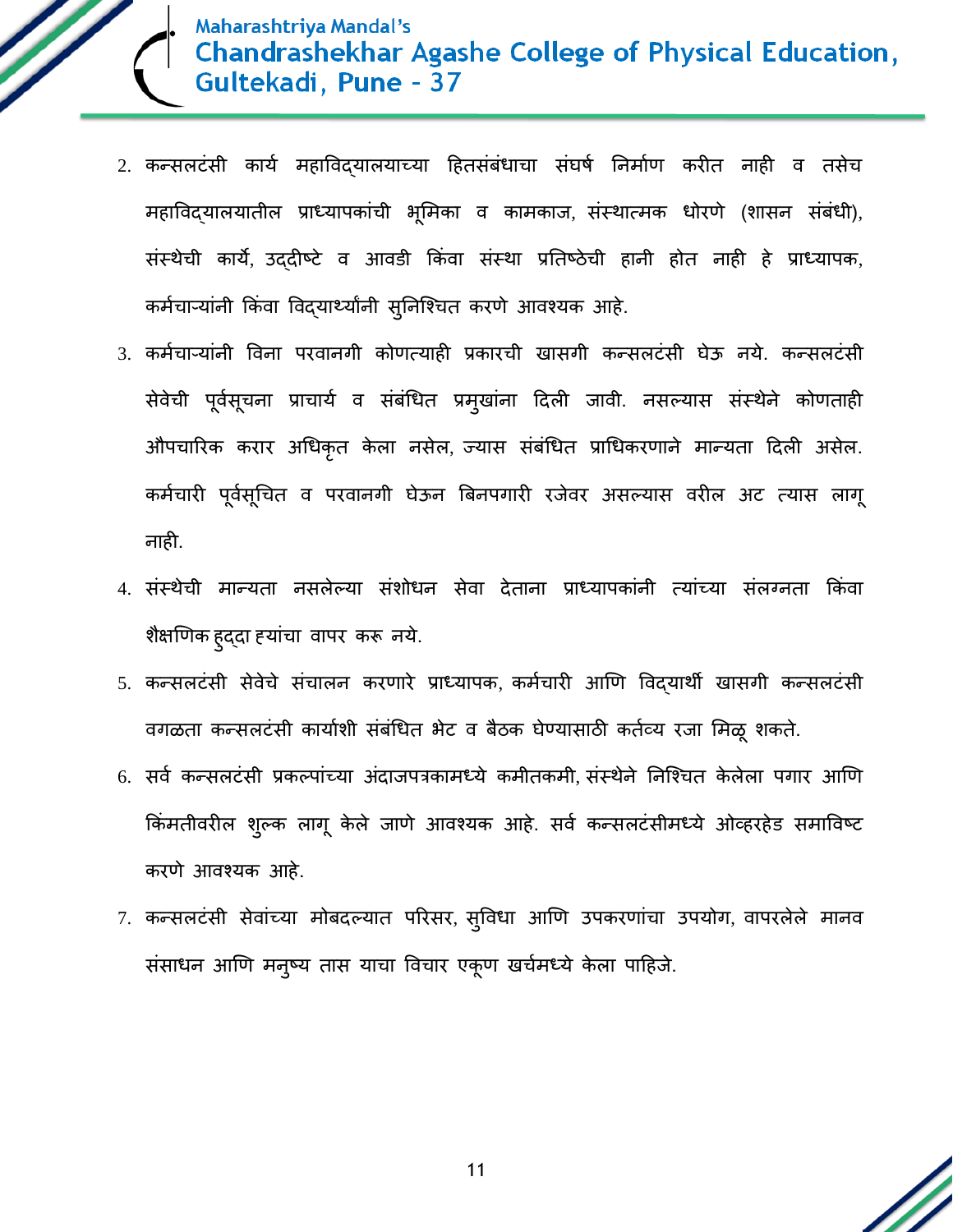

# **कममचारी व ववद्यार्थयाांनी के लेल्या काही प्रम ु ख कन्सलटंसी**

| अ. क्र.        | कर्मचारी                             | विदयार्थी                           |
|----------------|--------------------------------------|-------------------------------------|
| १              | संशोधन कन्सलटंसी                     | स्पर्धा व पंचकार्य                  |
| $\mathcal{S}$  | स्पर्धा व पंचकार्य                   | शारीरिक शिक्षण उपक्रम               |
| $\mathfrak{z}$ | शारीरिक शिक्षण उपक्रम                | मार्गदर्शन                          |
| R              | मार्गदर्शन                           | तंदरुस्ती                           |
| ५              | शालेय विषय मार्गदर्शन                | तंदरुस्ती व क्रीडा उपक्रमांचे आयोजन |
| ξ.             | तंदरुस्ती                            | मूल्यमापन व मूल्यांकन प्रक्रिया     |
| J۹             | तंदरुस्ती व क्रीडा उपक्रमांचे आयोजन  |                                     |
|                | विविध शारीरिक शिक्षण विषय मार्गदर्शन |                                     |
| ९              | मूल्यमापन व मूल्यांकन                |                                     |
| १०             | विविध कार्यक्रम व उपक्रम तयार करणे   |                                     |

## **शिक्षक व इतर कममचारी संबंधी कन्सलटंसी**

- 1. कन्सलटंसी समिती प्राध्यापकांना संबंधित खेळ, विषय कौशल्य आणि शिकवण्याची क्षमता, इ. संबंधधत असलेल्या ज्ञान व कौशल्य प्रवीणता हयांच्या आधारावर कन्सलटंसी देईल.
- 2. केवळ कन्सलटंसी समिती अधिकृत कन्सलटंसी घेण्यात येतील. कमाईवर कोणतीही मर्यादा नाही, परंतु कन्सलटंसी करण्याच्या वेळे संबंधी काही मर्यादा आहेत.
- 3. शैक्षणिक कर्मचारी दर वर्षी जास्तीत जास्त 48 दिवसांसह मंजूर समतोलतेसाठी आठवड्यातून एक ददवस र्ालवूशकतात.
- 4. कालावधी संबंधी बदल करण्यासाठी समितीकडून मान्यता घेणे आवश्यक आहे. कर्मचाऱ्याच्या कामकाज व जवाबदारी मध्ये हस्तक्षेप हॉट असल्यास कालावधी संबंधी बदल मंजूर केला जाऊ शकतो.

## **ववद्यार्थी संबंधी कन्सलटंसी**

## **पंचकायम / स्पधाम / तंदरुस्ती ककंवा िारीररक शिक्षण वर्म कन्सलटंसी (तात्पुरती व ननयशमत)**

1. उपस्थिती आणि वर्तन यामध्ये डिफॉल्टर असलेल्या विद्यार्थ्यांना कन्सलटंसीमध्ये भाग घेण्यास परवानगी नाही आणण त्यांना महाववद्यालयातून या सेवांसाठी वगळण्यात येईल.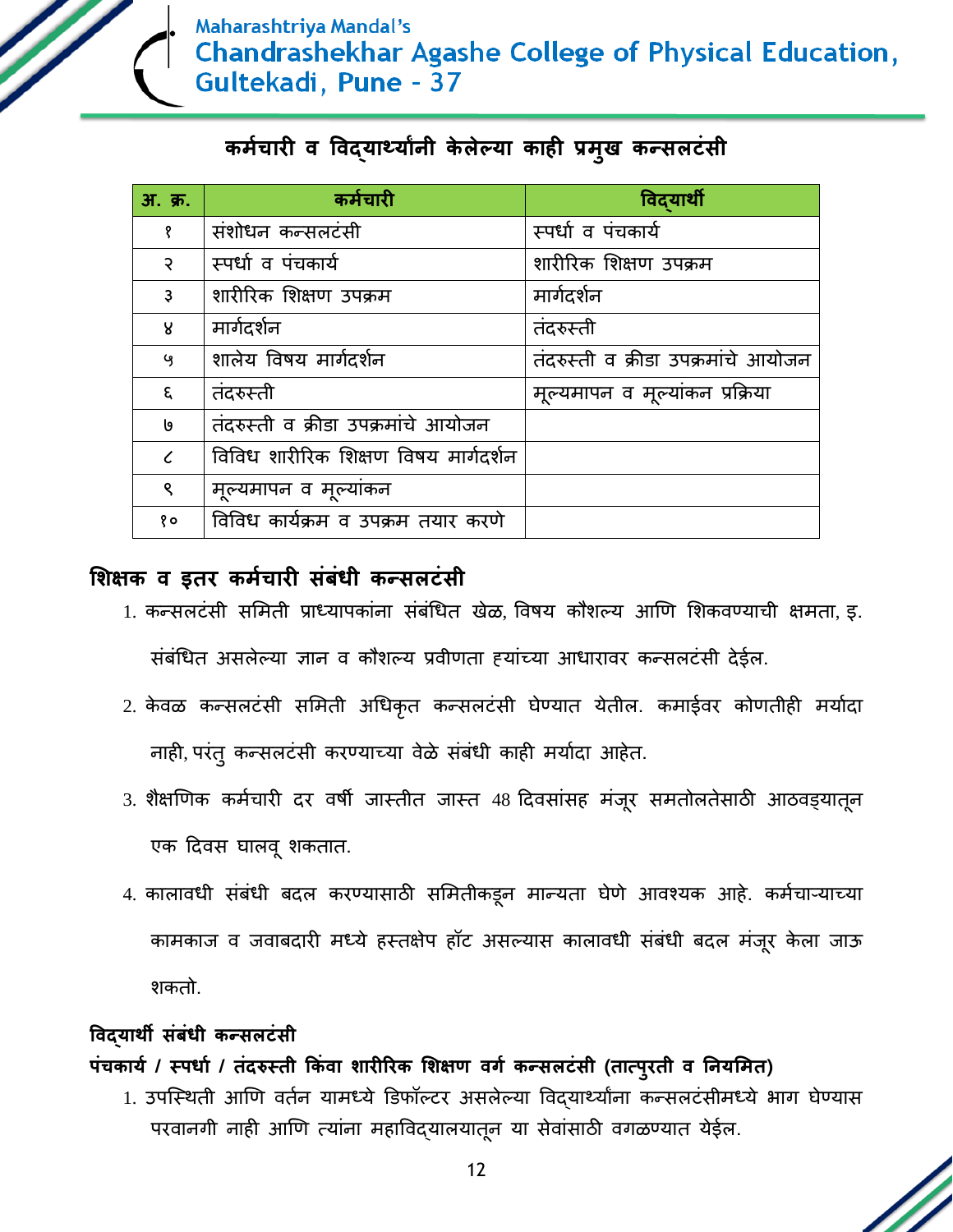

- 2. एक शिक्षक (समन्वयक) कन्सलटंसीसाठी कोणत्या विदयार्थ्यांना पाठवायचे हे ठरवेल आणि या सेवांच्या नोंदी ठेवेल.
- 3. विद्यार्थ्यांना त्यांच्या संबंधित खेळ किंवा क्रीडा आणि शिक्षण-शिकवण्याच्या क्षमतेशी संबंधित प्रवीणता हयांच्या आधारे कन्सलटंसीसाठी पाठववले जाईल.
- 4. कन्सलटंसीसाठी समान विद्यार्थ्यांची पुनरावृत्ती टाळवी.
- 5. **आर्थिक गरजा** विद्यार्थ्यांना पुरविल्या जाणाऱ्या कन्सलटंसी सेवांसाठी पुरेसे/योग्य तो परिवहन व आर्थिक मोबदला देण्यात यावा.
- 6. बहिर्गत आणि कार्यालयीन वेळानंतरच्या कन्सलटंसी सेवा करीता केलेल्या कामकाजाच्या श्रम व वेळे नुसार समान मानधन द्यावे.
- 7. वैयक्तिक नियमित सेवांसाठी समन्वयकांनी कन्सलटंसी सेवांसाठी पुरेसा आर्थिक मोबदला *(परिवहन व दैनंदिन वेतन)* मिळवा हयाची खात्री करावी.

## **कन्सल्टन्सी धोरण प्रकक्रया**

- 1. कन्सलटंसी सेवांसाठी लिखित विनंती लेखी अर्ज अनिवार्य आहे.
- 2. कन्सलटंसी सेवांची चर्चा आणि मान्यता / नकार. मान्यता किंवा नाकार खालील मुद्यांवर आधाररत असूशकतात:
	- i. संस्था किंवा क्षेत्रासाठी महत्त्व,
	- ii. संस्थेला फायदा (असल्यास),
	- iii. कन्सलटंसी कालावधी,
	- iv. ननत्य कामात हस्तक्षेप इ.
- 3. मंजूर झाल्यास शिक्षक / कर्मचारी / विद्यार्थ्यांचे आवश्यकतेनुसार वाटणी.
- 4. कन्सलटंसी सममतीस कन्सलटंसी सेवांच्या ननयममत नोंदी आणण अहवाल सादर करणे.
- 5. विहित मुदतीत / कालावधीत कन्सलटंसी पूर्ण करणे.
- 6. पूर्ण झालेल्या कन्सलटंसी सेवेचा सविस्तर अहवाल सादर करणे (पूर्ण झाल्यानंतर एका आठवड्याच्या आत).

## **अहवाल:**

- कर्मचाऱ्यांनी कन्सलटंसी व इतर संबंधित सेवा स्वीकारण्यापूर्वी त्या कन्सलटंसी समितीकडे नोंदवायायात व आवश्यक स्वारस्य संर्र्घ धोरण व बाहेरील स्वारस्यांची र्ोर्णा खुलासे करणे आवश्यक आहे.
- कन्सल्टन्सीचा सविस्तर अहवाल कन्सल्टन्सी पूर्ण झाल्यानंतर एका आठवड्यात समितीस सादर करावा.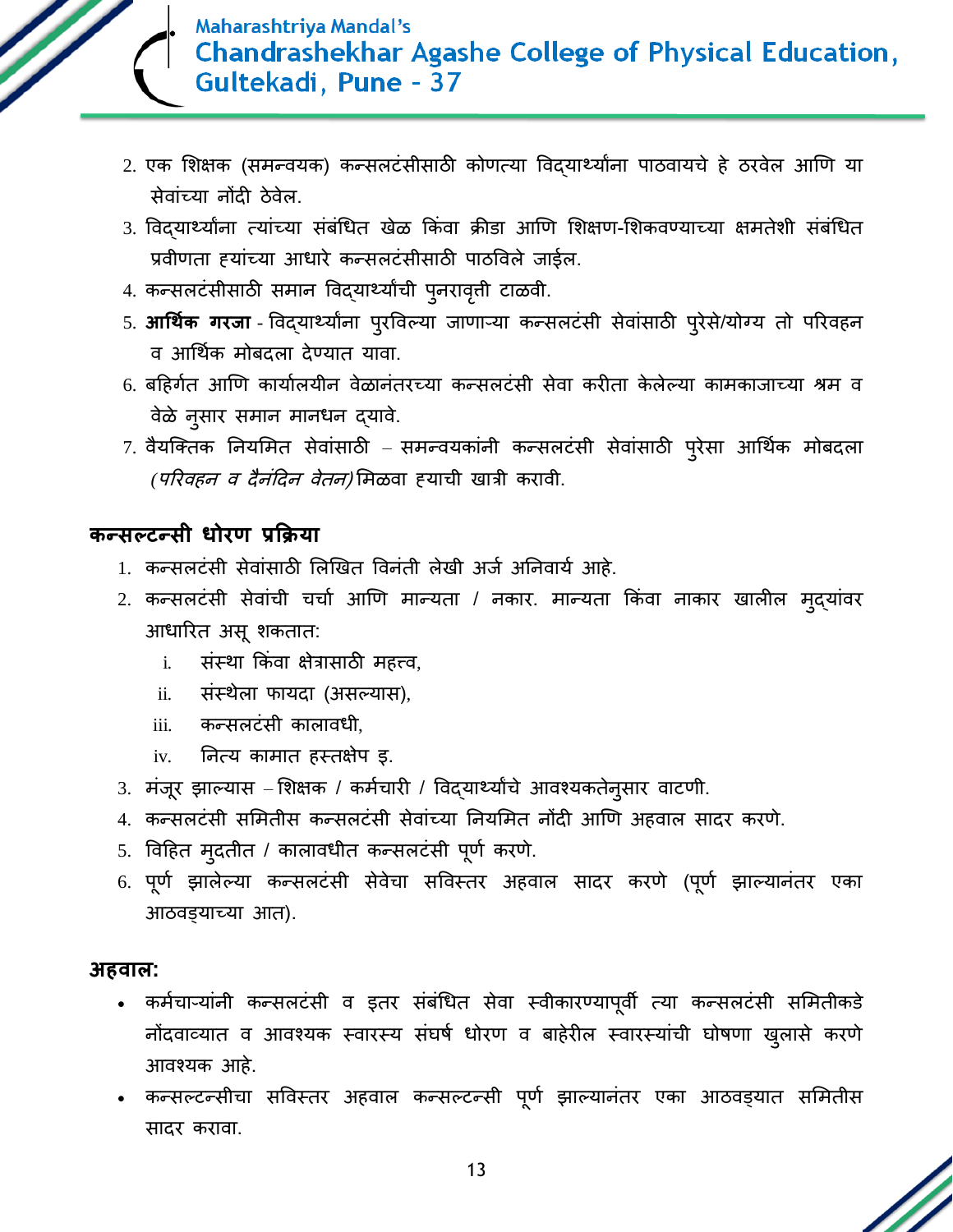

# **मोबदला तपिील**

संस्था, कर्मचारी, शिक्षक व विद्यार्थ्यांना कन्सलटंसी शुल्क देण्याची पद्धत :

- 1. संस्था किंवा शिक्षक अकाऊंटमध्ये किंवा कन्सलटंसीसाठी तयार केलेल्या विशेष अकाऊंटमध्ये चेक / एलेक्रॉननक रान्सफर करणे.
- 2. रोख रोख रक्कम देणाऱ्या वैयश्क्तक क्रकंवा संस्थेने रोख रकमेची पावती घ्यावी व ती सममतीस सादर करावी.
- 3. कन्सलटंसीमध्ये ववद्याथी सहभागी असल्यास त्यांना रोख रक्कम द्यावी.

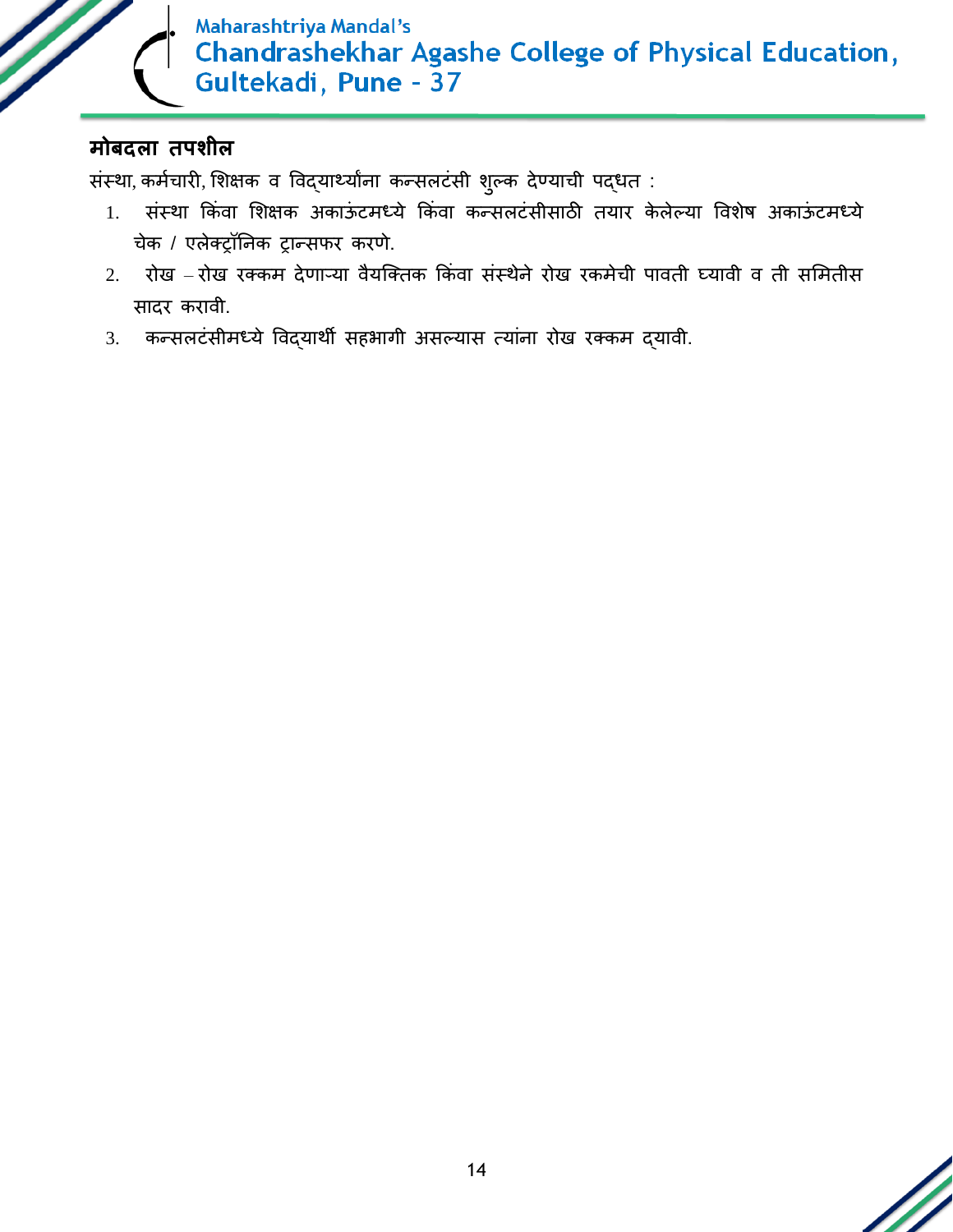## **पररशिष्ट १ : कन्सलटंसी मोबदला तपिील\***

कन्सलटंसी सेवांदवारे संस्था, त्याचे कर्मचारी आणि विद्यार्थी (सामील असल्यास) त्यांना आर्थिक आणि शैक्षणिक फायदे मिळतील अशी अपेक्षा आहे. महाविद्यालयीन वापरलेल्या संसाधने किंवा सुविधांवर झालेला सर्व खर्च (वास्तविक खर्च) पूर्त केल्यानंतर राहिलेली रक्कम पुढील पद्धतीने वाटप केली जाईलः

| कन्सलटंसी सेवा                                                                                                                                                                                      | टककेतारी                      |          |           |  |  |
|-----------------------------------------------------------------------------------------------------------------------------------------------------------------------------------------------------|-------------------------------|----------|-----------|--|--|
|                                                                                                                                                                                                     | महाविदयालय                    | कर्मचारी | विदयार्थी |  |  |
| कर्मचारी सहभाग कन्सलटंसी<br>(कोणतेही संस्थात्मक सेवा वापरली नाही)                                                                                                                                   | 00                            | १००      | ٥o        |  |  |
| कर्मचारी सहभाग कन्सलटंसी                                                                                                                                                                            |                               |          |           |  |  |
| (संस्थात्मक सेवा वापरली पण विदयार्थी सेवा वापरली नाही)<br>संशोधन व संख्याशास्त्रीय कन्सलटंसी, मूल्यांकन, फिटनेस / ट्रेनिंग / कोचिंग                                                                 | १०                            | ९०       | ٥o        |  |  |
| कन्सलटंसी. कार्यक्रम कन्सलटंसी. विषय / शारीरिक शिक्षण ॲक्टिव्हिटी<br>कन्सलटंसी, सामान्य आणि शालेय तंदरुस्ती मापन, इ.                                                                                |                               |          |           |  |  |
| कर्मचारी सहभाग कन्सलटंसी<br>(विदयार्थी सेवा वापरली)\$<br>फिटनेस / ट्रेनिंग / कोचिंग कन्सलटंसी, कार्यक्रम कन्सलटंसी, विषय / शारीरिक<br>शिक्षण उपक्रम कन्सलटंसी, सामान्य आणि शालेय तंदरुस्ती मापन, इ. | 8°                            | २०       | ४०        |  |  |
| विदयार्थी सहभाग कन्सलटंसी<br>(कर्मचारी सेवा वापरली नाही)<br>पंचकार्य, मार्गदर्शन, तंदरुस्ती, मापन, इ.                                                                                               | 00                            | 00       | १००       |  |  |
| खाजगी कन्सलटंसी                                                                                                                                                                                     | कोणताही संस्थात्मक संबंध नाही |          |           |  |  |

**\*वरील सारणी मार्मदिमक तत्त्वे प्रदान करते आणण कोणत्याही वविेष कायक्रम मानुसार बदलूिकते. वरील मार्मदिमक तत्त्वांमुळे कन्सलटंसी सेवेच्या भल्यासाठी प्रयत्न करणायामेे सदस्यांपैकी कोणाचाही तोटा होत नाही आणण त्याचा योग्य प्रकारे फायदा झाला पाहहजे हे महाववद्यालयाने पहावे.**

**ववद्यार्थयाांची संख्या या घटकामुळे ववद्यार्थी टक्के वारीत बदल के ला जाऊ िकतो आणण सवाांचा योग्य प्रकारे फायदा होतो की नाही यावर सशमतीची देखरेख असेल.**

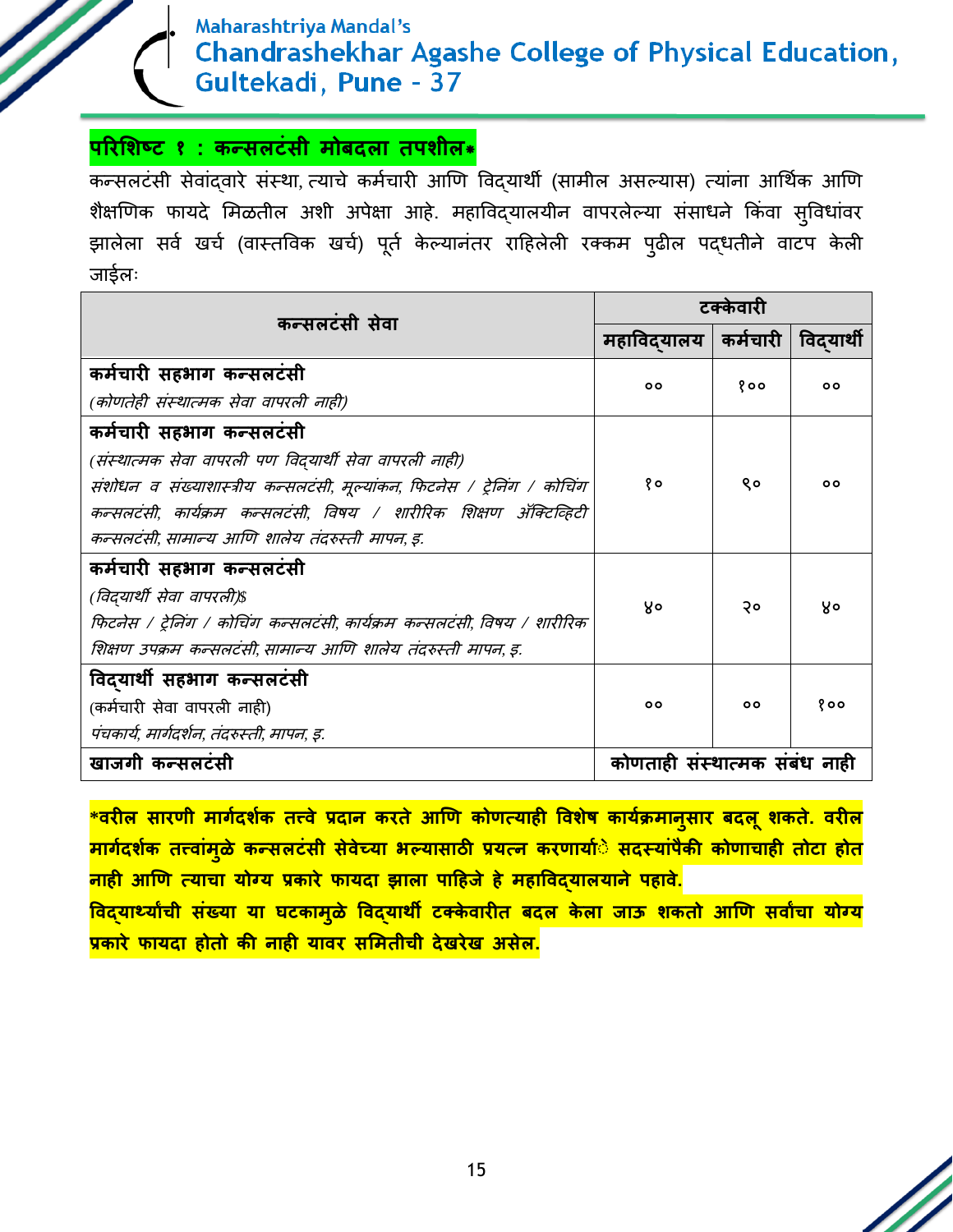

# **पररशिष्ट २: व्याख्या**

- 1. संस्था: संस्था म्हणजे महाराष्ट्रीय मंडळाच्या चंद्रशेखर आगाशे शारीरिक शिक्षण महाविदयालय व कन्सलटंसी **उपक्रमांसाठी** अशी तत्सम सहाय्यक क्रकंवा संबद्ध योग्य र्टक म्हणून ननयुक्त केलेली सहयोगी संस्था असूशकते.
- 2. **धोरण: :** धोरण म्हणजे कन्सल्टन्सी आणण इतर बाहेरील सेवांवरील धोरण.
- 3. **सशमती:** सममती म्हणजे**मुख्याध्यापक, आयक्यूएसी प्रमुख आणण ननवडलेले एक कममचारी सदस्य** यांची तयार केलेली समिती जी कन्सल्टन्सी धोरण तयार आणि मंजूर करण्याचा निर्णय घेईल.
- 4. **कन्सल्टन्सी:** कन्सल्टन्सी म्हणजे साधारणत: ववद्यमान ज्ञान, कौशल्य आणण कौशल्ये यांचा उपयोग आणि व्यवसायातील भागीदारी किंवा मालकी, बाहय नेमणुका यासारख्या सल्लामसलत क्रियाकलापांशी साधम्य असलेल्या इतर क्रियाकलापांचा यात समावेश आहे आणि त्यात संस्थेच्या बाहेरील अध्यापन वचनबद्धतेचा समावेश आहे.
	- i. **संस्थात्मक संशोधन कन्सल्टन्सी:** जिथे शैक्षणिक कर्मचारी सदस्य बाह्य वित्तदात्याकडून मोबदल्याच्या बदल्यात संशोधन कौशल्य क्रकंवा तज्ञ प्रदान करते तेथे एक संशोधन कन्सल्टन्सी अस्तित्त्वात आहे. रिसर्च कन्सल्टन्सी ही निविदा किंवा वैयक्तिक वाटार्ाटीचा पररणाम असूशकते.
	- ii. संस्था नॉन-रिसर्च कन्सल्टन्सी: नॉन-रिसर्च कन्सल्टन्सीमध्ये तृतीय पक्षाच्या कराराखाली नॉन-ररसचघ क्रियांचा समावेश आहे. संशोधन नसलेल्या कन्सल्टन्सीमध्ये बाहय संस्थांना शुल्क किंवा धर्मादाय सेवा देण्यासाठी व्यावसायिक सेवांच्या तरतूदीचा समावेश असेल. यामध्ये प्राध्यापक आणि इतर संबंधित व्यक्ति दवारे नियमित प्रयोगशाळा आणि सामग्री, उपकरणे क्रकंवा उत्पादनांची इतर चाचणी, बाजार सवेक्षण, मते सवेक्षण इत्यादी डेटाचे विश्लेषण, यादवारे डिझाइनिंग, कायदेशीर आणि वैदयकीय सल्ल्यासारख्या

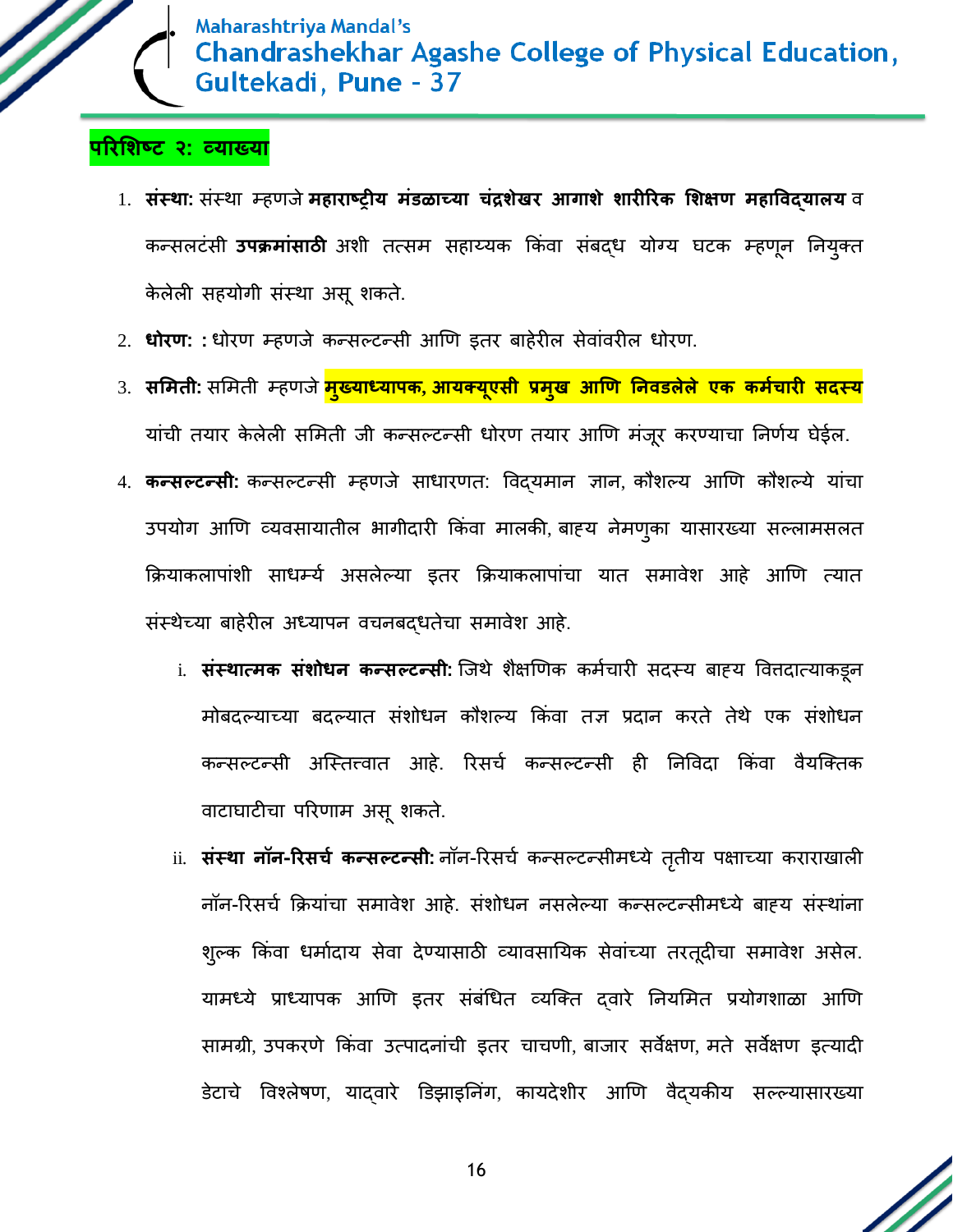

व्यावसायिक सेवांच्या तरतूदीचा समावेश असेल परंतु इतकेच मर्यादित नाही.

- iii. **संस्था समर्थित कन्सल्टन्सी:** संस्था समर्थित कन्सल्टन्सी म्हणजे संस्थेदवारे किंवा नतच्या सहाय्यक संस्थांद्वारे एखाद्या कराराद्वारे प्रदान के लेली कन्सल्टन्सी म्हणजे तृतीय पक्षासह, ज्यामध्ये सल्लागार त्याच्या किंवा तिच्या शैक्षणिक, संशोधन किंवा प्रशासकीय क्षेत्रातील स्टाफ मेंबरद्वारे केले जातील. ही कन्सल्टन्सी संस्थेद्वारे समर्थित आहे आणण यायावसानयक नुकसान भरपाई ववमा, बौद्धधक मालमत्ता आणण अन्य संसाधनांसारख्या संस्थात्मक संसाधनांचा वापर असू शकतो.
- iv. **विदयार्थ्यांचा सहभाग कन्सल्टन्सी:** विदयार्थ्यांचा सहभाग असलेल्या कन्सल्टन्सी म्हणजे कन्सल्टन्सी सेवांसाठी ववद्यार्थयाांचा उपयोग आणण त्यांचे प्रयत्नांचा वापर करणे. कन्सल्टन्सी सेवा सुरळीत पार पाडण्यासाठी विद्यार्थ्यांचा सहभाग असण्याची शक्यता असूशकते.
- v. **खाजर्ी कन्सल्टन्सी:** खासगी कन्सल्टन्सी म्हणजे कन्सल्टन्सीच्या संस्थात्मक संसाधनांचा वापर न करणे, संस्थेचे नाव न वापरणे, संस्थात्मक ववमा संरक्षण नसणे आणण संस्थेवरील कोणतेही दानयत्व नसलेली वैयश्क्तक आणण खाजगी क्षमतेत के लेली कन्सल्टन्सी. हे संस्थेच्या शैक्षणणक, संशोधन क्रकंवा मशक्षकांच्या प्रशासकीय कौशल्याच्या बाहेरील भागात केले गेले जाते, ज्यासाठी तो किंवा ती संस्था कार्यरत आहे. काही परिस्थितीत अटी पूर्ण केल्यास खासगी कन्सल्टन्सी शिक्षकाच्या प्राविण्य क्षेत्रात केल्या जाऊ शकतात. कन्सल्टन्सी र्ेण्यापूवी खाजगी कन्सल्टन्सीचा तपशील सममतीला जाहीर करावा.
- vi. **बाहेरील सेवाः** बाहेरील सेवेचा अर्थ म्हणजे शिक्षकाचे कौशल्य आणि ज्ञानाचा क्वचित उपयोग ज्यामध्ये अनतथी यायाययान, संमेलनांमध्ये सादरीकरणे, वैज्ञाननक सल्लागार

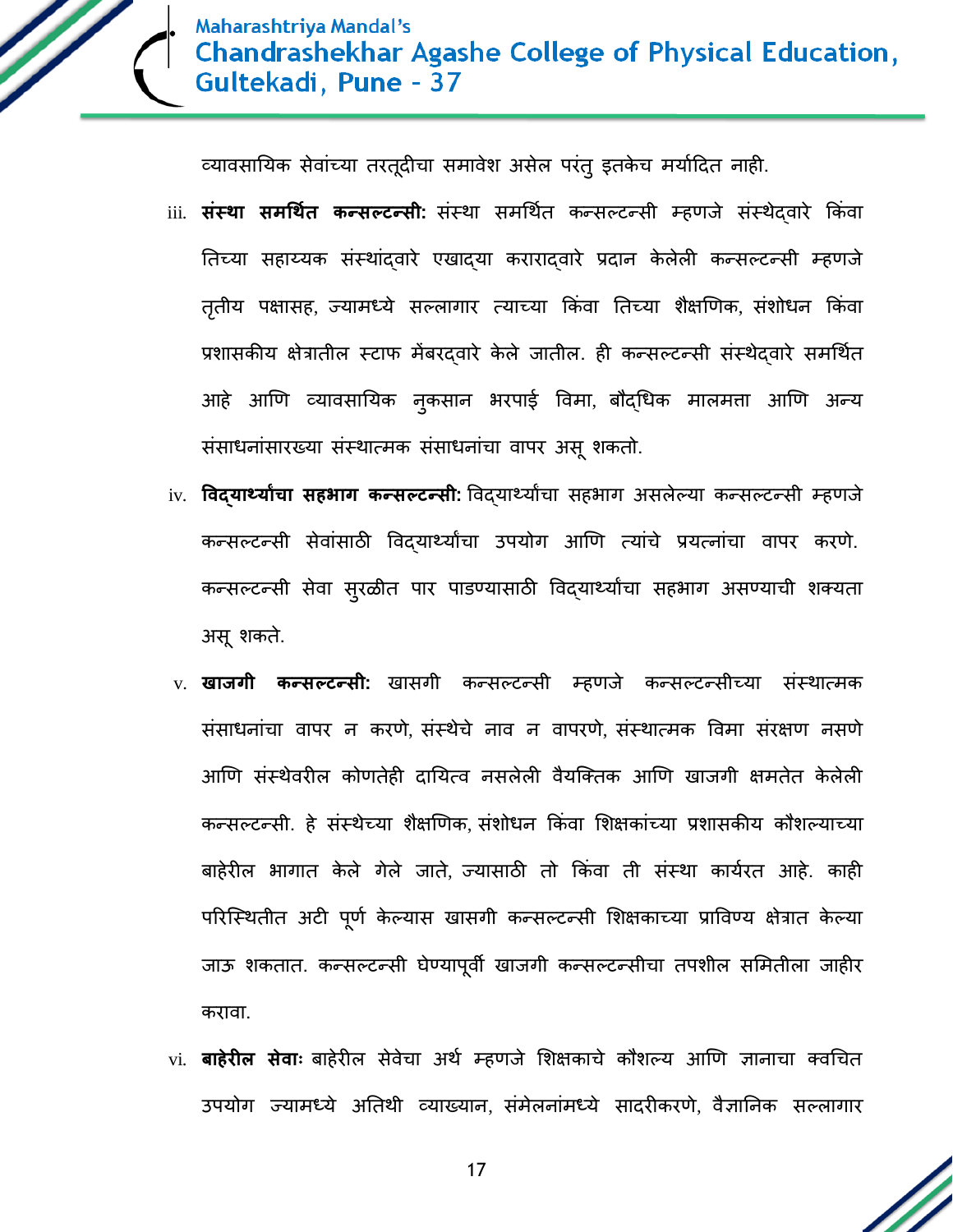

मंडळे, संशोधन पररर्द क्रकंवा इतर यायावसानयक संर्टनांवर काम करणे क्रकंवा कामधगरी करणे किंवा धर्मादाय आणि समुदाय कार्य इ. गोष्टींचा समावेश असेल.

- 5. **कन्सल्टन्सीला मान्यता:** जर कर्मचाऱ्याच्या शैक्षणिक, संशोधन किंवा प्रशासकीय कर्तव्याची हानी न करता कन्सल्टन्सी करता आणि जर कन्सल्टन्सीचा अन्य कर्मचाऱ्यांच्या कामावर परिणाम होणार नाही तरच कन्सल्टन्सी क्रकंवा इतर बाहेरील सेवांना सममती मान्यता देऊ शकते. एखाद्या कन्सल्टन्सीसाठी कर्मचाऱ्याने घेतलेल्या दिवसांची नोंद करण्यासाठी समिती जबाबदार आहे.
- 6. **कर्मचाऱ्यांची स्वीकृती:** एखादा कर्मचाऱ्याची केवळ समितीने मंजूर केलेल्या लेखी अटी व शर्तींनुसार संमतीने संस्था समर्थित कन्सल्टन्सी सेवा देण्यास सहमत होऊ शकते.
- 7. **कन्सल्टन्सी नाकारणे:** कन्सल्टन्सी त्याच्या कालावधी, त्याची क्रकंमत आणण इतर र्टकांच्या आधारे नकारली जाऊ शकते. समितीने कन्सल्टन्सी किंवा कर्मचाऱ्यांना कन्सल्टन्सी देण्याचे नकार दिल्यास कर्मचारी सदस्य प्राचार्यांना लेखी अपील करू शकतात. कन्सल्टन्सी संदर्भातील समस्यांचे निराकरण करण्यासाठी प्राचार्य स्वतः आणि स्वतंत्र वरिष्ठ स्टाफ सदस्याची नेमणूक करून
- 8. **श्ल्क:** संस्थात्मक संसाधनांच्या वापरासाठी शुल्क सामान्यत: विभागाने ठरविलेल्या आणि कर्मचारी आणि समितीने मान्य केलेल्या संसाधनांच्या पूर्ण किंमतीवर आधारित असेल.